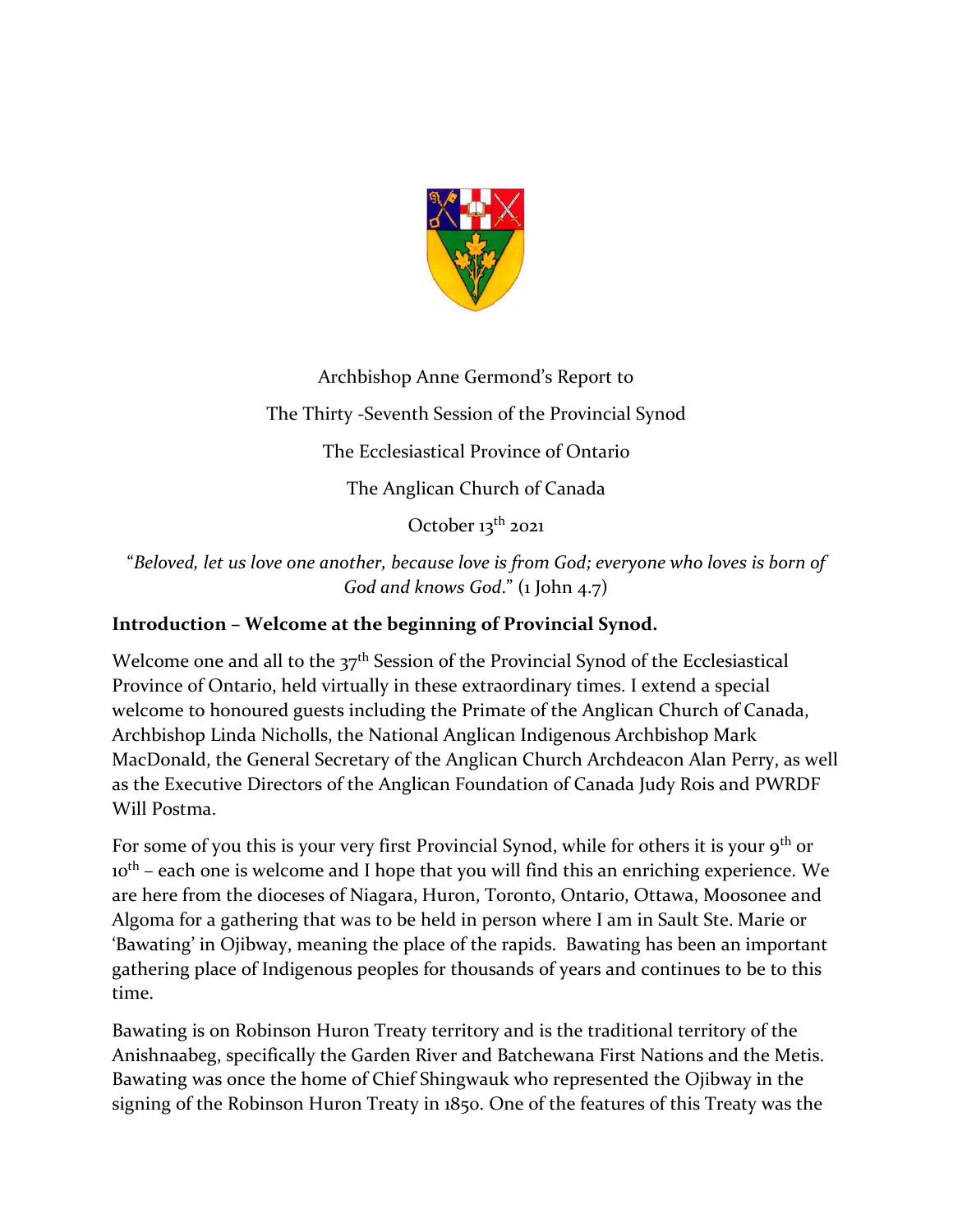setting aside of Garden River for the Ojibways. Shingwauk was converted to the Church of England and before his death Chief Shingwauk, was baptised, and his final resting place is beneath the altar of St. John's Anglican Church in Garden River.

Shingwauk's passion was for education. In 1832 he snowshoed to York (Toronto) to petition the Lieutenant Governor John Colbourne for a school, styled as a 'Teaching Wigwam', which would be present throughout the Anishnabek Lands to provide a European style of education to indigenous children while still allowing them to maintain their indigenous rituals and hold onto the teachings of their grandfathers – the wisdomkeepers of his time.

Sadly, Chief Shingwauk's vision of a 'teaching wigwam' did not come to fruition in the way he envisioned as the government's policy of integration and assimilation clashed with his ideal. We are all aware of the legacy of the Residential Schools which is also part of the tragic history of the Anglican Church of Canada. We own our role in the past and through apology and commitment to education, awareness, understanding and relationship building the church is working to move forward on the path of truth, justice seeking, healing and reconciliation in a good way.

This was my prayer as a few weeks ago I sat with indigenous and non indigenous people from all walks of life at a sacred fire in the arbour on the site of the former Shingwauk Residential School ahead of a ground search on those grounds for the remains of children who might be in unmarked burial sites. In the light and warm of that fire we asked the Creator to be our guide.

An 'in person' Provincial Synod would have seen us visiting these and other important landmarks in Bawating so that you could come to know something of its painful history as well as the great hope for reconciliation that is evident here today. We would have taken you to visit the Residential School Centre where the stories of residential school survivors are told in words and pictures on the hallways of the former school.

You would have walked from there to the Shingwauk Chapel, built by the children and teachers of the school with the words 'Looking Unto Jesus' imprinted on its walls. Survivors of Shingwauk say that the chapel was an important gathering place because it was on of the rare occasions that sisters and brothers could see each other. We would have prayed at the Shingwauk Cemetery for the children at Shingwauk who never went home to parents and loved ones.

And finally, we would have taken you to the newly constructed Anishinabek Discovery Centre designed to support Shingwauk Kinomaage Gamig the indigenous led institute which one day will be a repository for Indigenous information, research and scholarship.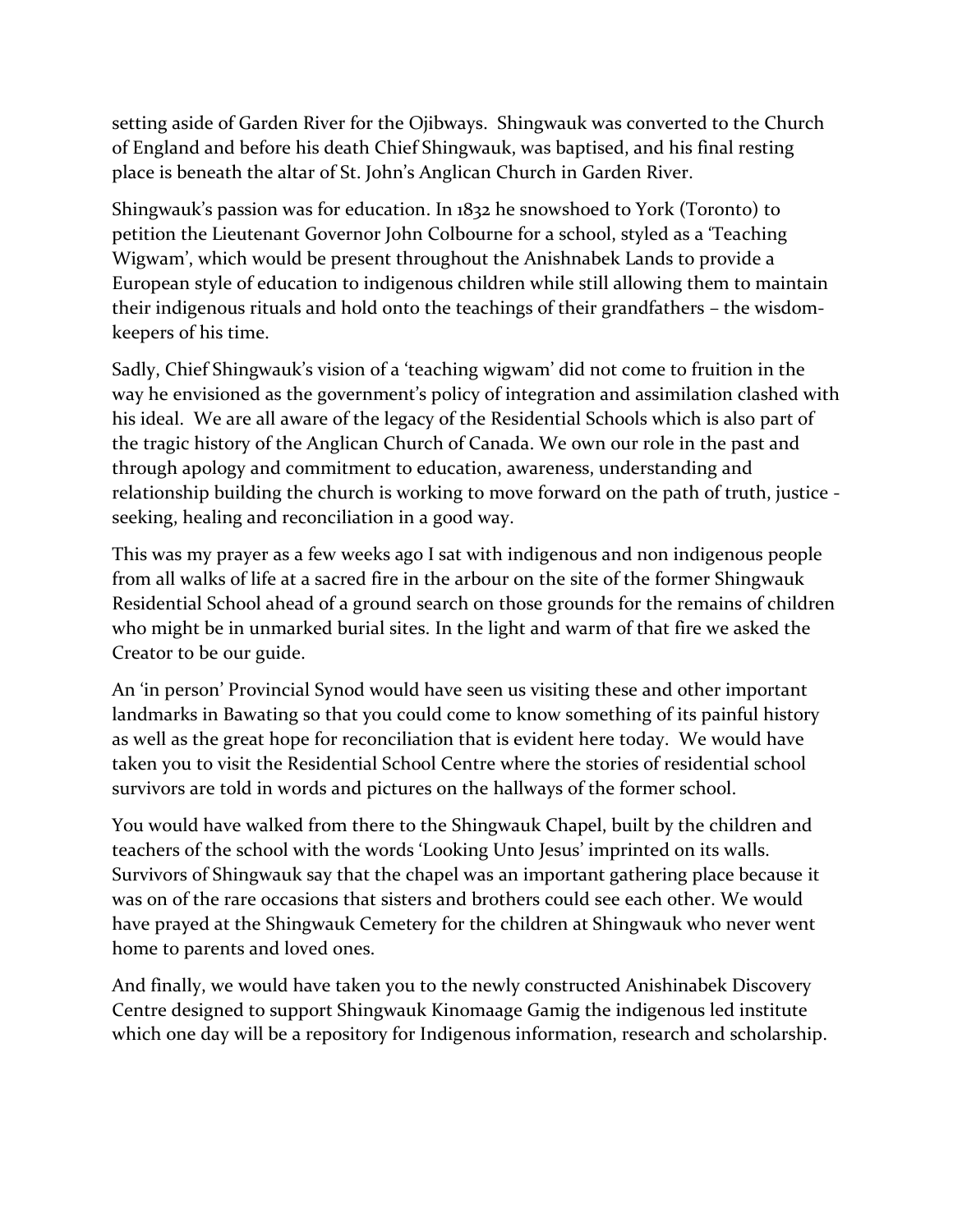While an in person Synod has not been possible this year, I pray that there will one day be an opportunity for everyone to gather at 'Bawating' – the place of the rapids, place of hope and healing.

#### **Part Two: Report of the Metropolitan**

## **Loving Our Neighbours – pandemic times**

It is with great humility and a thankful heart that I offer my first report as Metropolitan to this Provincial Synod gathering with the chosen theme:

"*Beloved, let us love one another, because love is from God; everyone who loves is born of God and knows God*." (1 John 4.7)

The phrase "Loving Our Neighbours" undergirded our lives as Anglican Christians in Ontario during this time of pandemic. The first pastoral letter from the House of Bishops on March 13th, 2020, reminded us that the ancient prophet Jeremiah exhorted God's people in exile to 'seek the welfare of the city' (Jer. 29.7) in which they were living, and asked us all to do the same in Covid-time by staying home, staying apart when together, masking, handwashing and getting vaccinated.

I was never been more proud to call myself a Christian than I was during the pandemic as followers of Jesus in our churches became visible signs of God's unconditional love to one another. As our world was being torn apart by fear, uncertainty, panic, and hopelessness, we had the privileged vocation of being living signs of a Love that can bridge all anxieties and heal all wounds. Many people said of us, "See how they love one another", and in that catch a glimpse of the Kingdom of God that Jesus announced.

I know that I speak on behalf of all the bishops in the Ontario House when I express my deepest gratitude to the faithful, obedient and prayerful way in which Anglicans around the province responded during the last eighteen months to the many directives coming at them from every side - local health authorities, provincial and federal government, and of course the church.

Extraordinary times call for extraordinary measures. During the pandemic this meant setting aside the usual patterns of being church such as finding creative ways to worship beyond the walls of our church buildings ministering in ways which were different from usual. Some of those will be shared in the missional moments during this Synod.

Sadly, 'Love of Neighbour' was not everyone's lived experience or reality during the pandemic. The last eighteen months have been a costly time in a world which has been laid bare through Covid -19 and also in unconscionable acts of violence, systemic racism and discrimination, in the reliving of traumatizing events of life in residential school following the discovery of unmarked burial sites on residential school properties, economic crises, the jeopardy of democratic institutions and natural disasters resulting from climate change.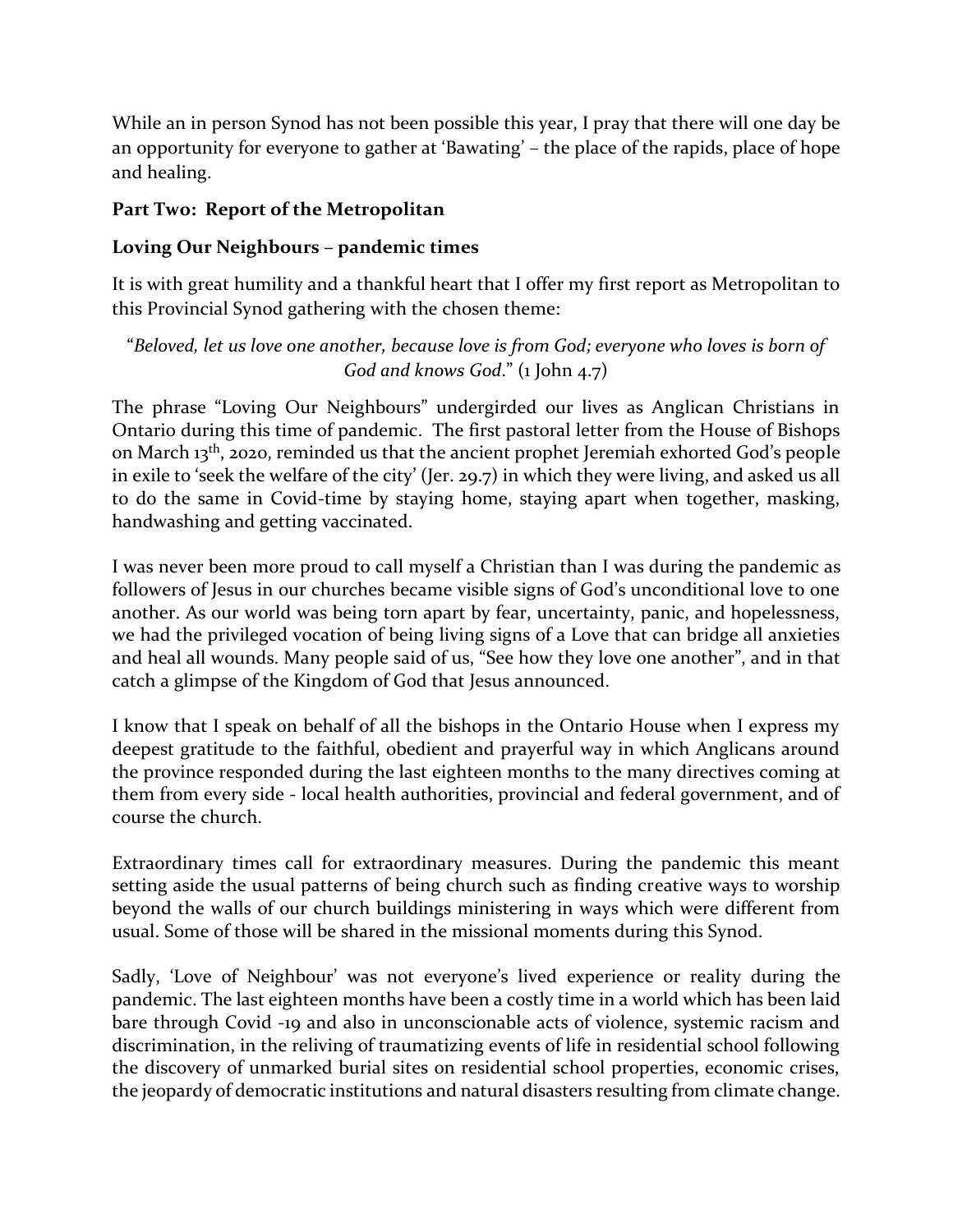We have seen with our own eyes the full impact of the pandemic on those who live on the margins of society. While the words 'we are all in this together' was the catch phrase in the beginning of the pandemic, the lived reality locally and globally was very different for poor families living in overcrowded conditions, for racialized communities, for the frail elderly living in long term care facilities or nursing homes, for those living with or experiencing homeless, those who did not have access to health care and life saving treatments, for essential and frontline workers and those who could not afford to stay home and isolate because their country did not offer a wage subsidy program.

This backdrop with all its injustices and hardships, along with this ongoing time of pandemic being referred to by so many 'as liminal time' (Rev. Susan Beaumont; Fr. Richard Rohr) a time of waiting after an ending for something new to begin, needs both to inform and form our conversations next spring as we determine our priorities for the coming triennium.

### **The Ontario House of Bishops in pandemic times**

The Ontario House of Bishops typically meets in person twice a year and corresponds via email, text or phone in between. Our ecclesiology is that dioceses operate independently of one another within the framework of national, provincial and diocesan canons and constitutions.

With so much at stake and not wanting our individual dioceses to be receiving conflicting or mixed messages about the pandemic as it unfolded quickly before our eyes, at the beginning of the pandemic we began conferring with one another on a daily basis. We made decisions about the closure or reopening of church buildings in consultation and collaboration with experts in their field keeping Anglicans across the province apprised of all changes. Not only did we work on pandemic matters together but we leaned on one another for support and regularly prayed for and with each other.

We worked on the precept that '*A word from one was a word from all*' as we prepared pastoral letters on Covid protocols and guidelines for a three staged approach to re-entry into church buildings as we 'sought the welfare of the cities in which we live'. The document "Road Map to Reopen" colour coded in RED, AMBER and GREEN stages remains an important guide to this day.

The Rev. Michael Garner, priest in the Diocese of Ottawa and our epidemiological advisor was quick to point out that public health was everyone's business and our ministry during the pandemic. Our knowledge and understanding of viruses increased exponentially as we learned about how infectious the coronavirus was. Our lexicon increased too as we befriended new words and phrases like 'social distancing', 'masking', 'pivoting' 'being nimble' and 'you need to unmute'. Prayer, and our faith and trust in God united us and held us together when everything around was out of control.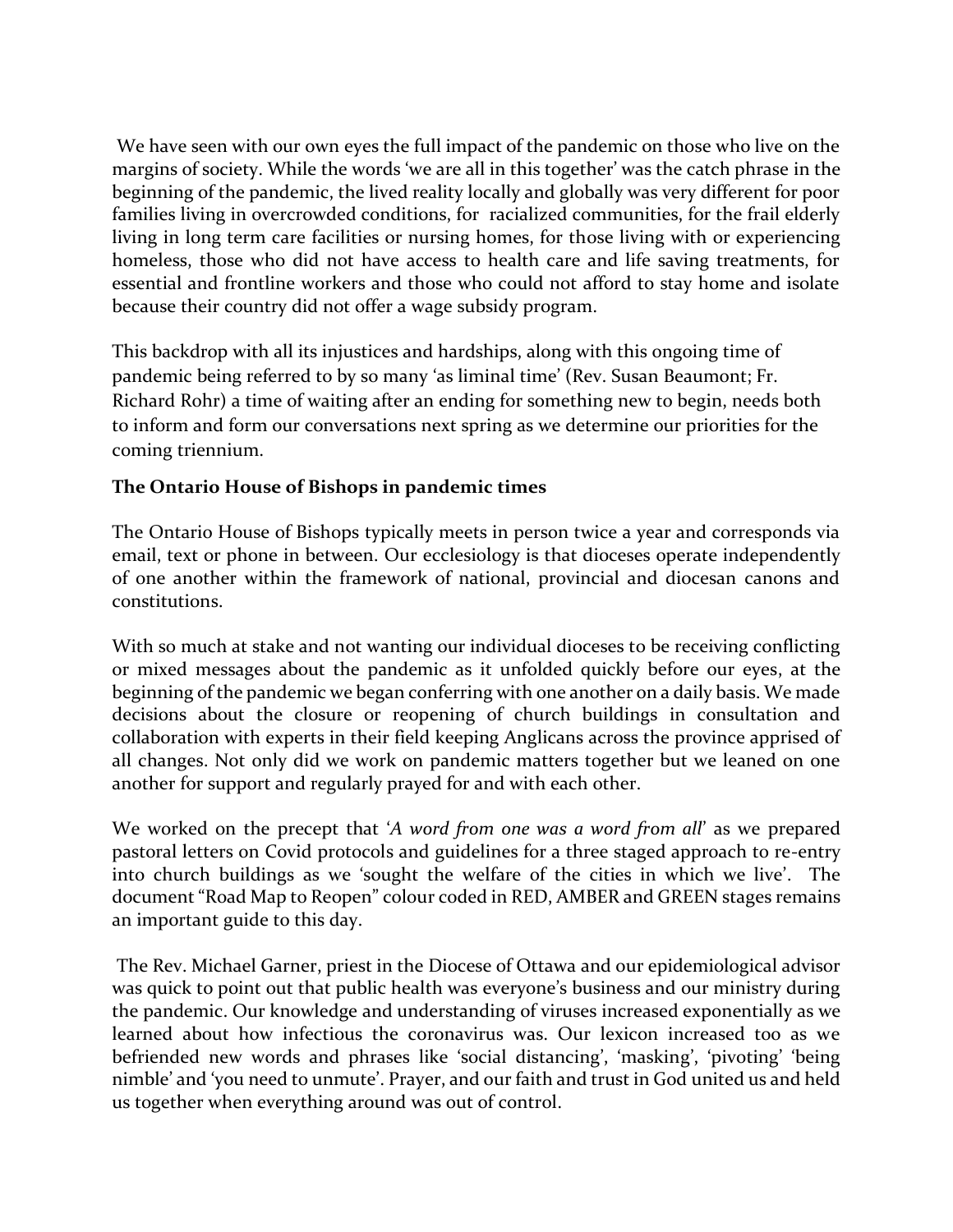What a privilege it has been and continues to be to work with such a strong, gifted, committed and faithful group of leaders – Bishops, Executive Officers and other diocesan team members, Chancellors, Epidemiologists and Health Authorities, who advised us and worked tirelessly to do the very best we could during this time. Thank you, from the bottom of my heart. There is no doubt in my mind that God's prevenient grace has been at work during the last 18 months and that each person who has offered leadership was chosen by God for just such a time as this.

Even though we now have the vaccine to protect us from the virus we see that things are not yet back to normal. While most Canadians have the opportunity to receive full vaccine coverage there are many countries in the world where this is not the case. Virus spread is real possibility and we must prepare to be long haulers of this pandemic. Epidemiologists are predicting that it may be another two years before this is all over. As God's faithful people we remain 'joyful in hope, patient in affliction and faithful in prayer' (Romans 12.12), lifting our eyes to God whose unending faithfulness, generosity and graciousness sustains us.

The provincial response during pandemic time has been prophetic, pastoral and prayerful - may this continue to be so as we live in this in between time and eventually move out of it.

I have invited the Rev. Michael Garner to be present at Provincial Synod during my report so that on behalf of all of us I can extend our deepest thanks for the generous way in which he shared his time and knowledge with us. Rev. Michael's expert advice and the very helpful way in which he offered it was really appreciated. The information he shared with us became a key component of almost all of the protocols and guidelines for reopening that we have produced. Three weeks ago he drove to Niagara Falls to make a presentation to the National House of Bishops and it was as well received by the other bishops in the House.

And I would like to thank Archdeacon Bill Mous for his tremendous help in formatting and facilitating communications across the province, being the link Executive Officer between the Eos and House of Bishops. Archdeacon Bill has a fulltime ministry as the Executive Archdeacon for the Diocese of Niagara but is always available and willing to help, generous with his time and very patient.

### **Provincial Executive Council meetings and Small Committee Work in the last Triennium**

While an in person Synod was not possible this fall, God- willing, the first gathering of the Provincial Executive Council will be in person in Toronto next spring. I look forward to welcoming the representatives who will be selected from amongst your diocesan delegation. We will begin the triennium in prayer and worship and placing the Gospel in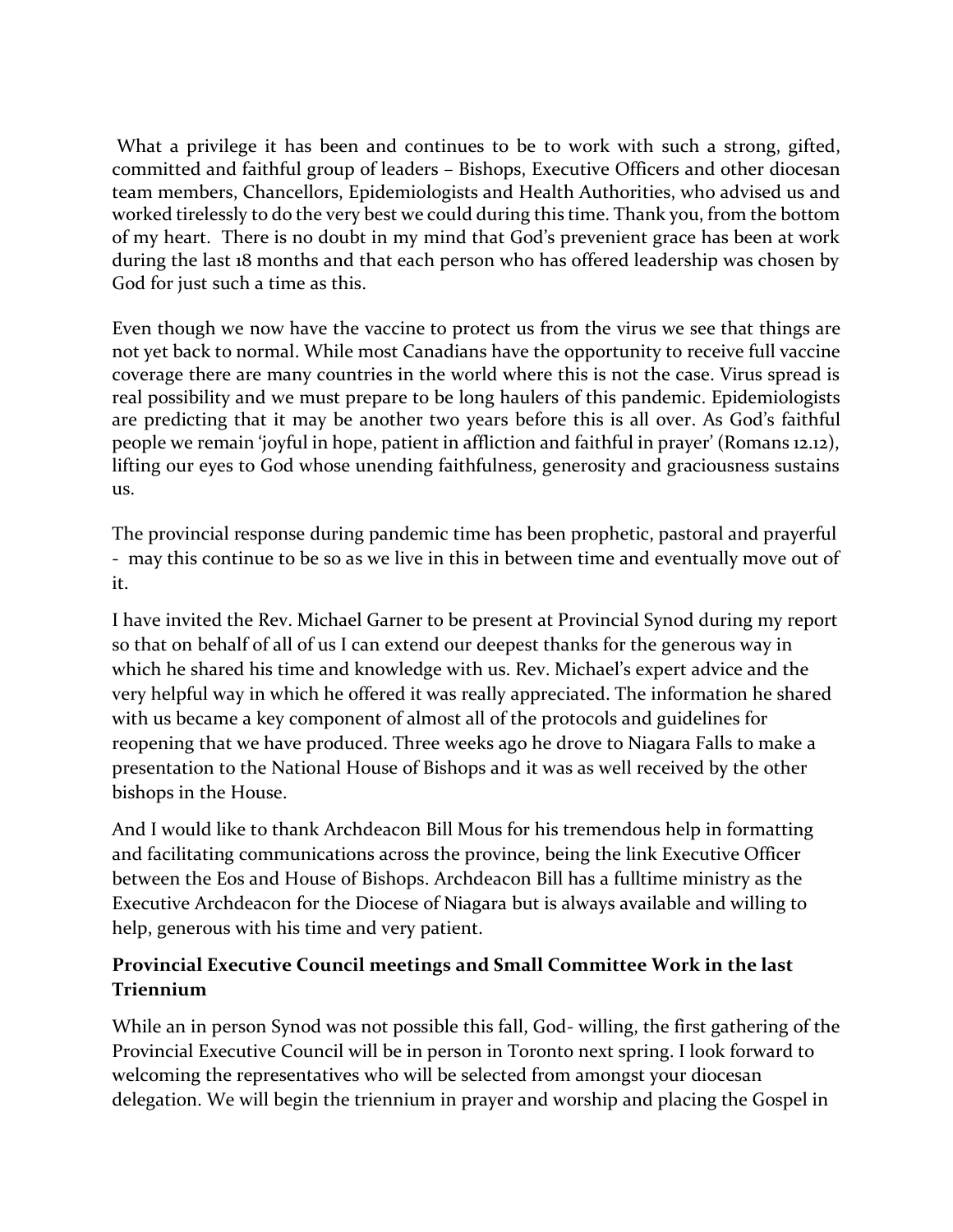the centre of the sacred circle, and in our time of discussion and fellowship discern together what God is calling us to do as an ecclesiastical province as we emerge from the Covid -19 pandemic.

Selecting the priorities for Provincial Executive Council's work together has always been important in Ontario and there have been some very positive and collaborative initiatives being undertaken in areas of Homelessness, Elder Care, the TRC Calls to Action, Creation Care. Being a member of Provincial Executive Council is a day's commitment twice a year with occasional small committee work.

In addition to the important work of guiding the province through the pandemic other collaborative work is taking place. At the request of the Provincial House of Bishops the "*Ontario Safe Church Working Group*" was formed in June 2018 to make recommendations to the House regarding the risks facing the Church generally regarding Safe Church matters; how they may be addressed by a Model Safe Church Canon along with the risks and benefits of such a Canon, and whether opportunities exist to implement sharing of services across the Province regarding Safe Church matters (for example in carry out investigations).

The Provincial Chancellor Bryan Finlay will speak to this and other legal matters in the time he has on the agenda tomorrow. This will include the outcome of the Final Report of the Ontario Safe Church Working Group which was presented to the House of Bishops in September 2020. We are grateful for the expertise represented in the Working Group diocesan Chancellors Chris Sinal VC Huron) – Chair, Clare Burns (C Toronto), Greg Tweney (C Niagara) and Garth O'Neill (C Algoma) and for their time and wise counsel.

The House of Bishops has endorsed all four recommendations of the Working Group which are -

- That there be No Provincial Safe Church Canon
- That provincial wide Safe Church Training be implemented for diocesan officials managing Safe Church matters or conducting Safe Church investigations
- That there be Information Sharing between dioceses
- And that a Safe Church Resource Team (SCRT) be created which will be available to assist dioceses throughout the province in the event that a Safe Church matter arises requiring specialized expertise that is not locally available.

The Provincial Chancellor is taking the lead on this very important work, along with other Chancellors and some of the HR personnel and Executive Officers. A report on the SCRT will be brought to the spring Provincial Executive Council meeting.

The other area in which I would like to see collaboration between the dioceses is in antiracism education, awareness and training. The Primate named this as a priority for her and the National House of Bishops devoted a whole morning to it at our recent meeting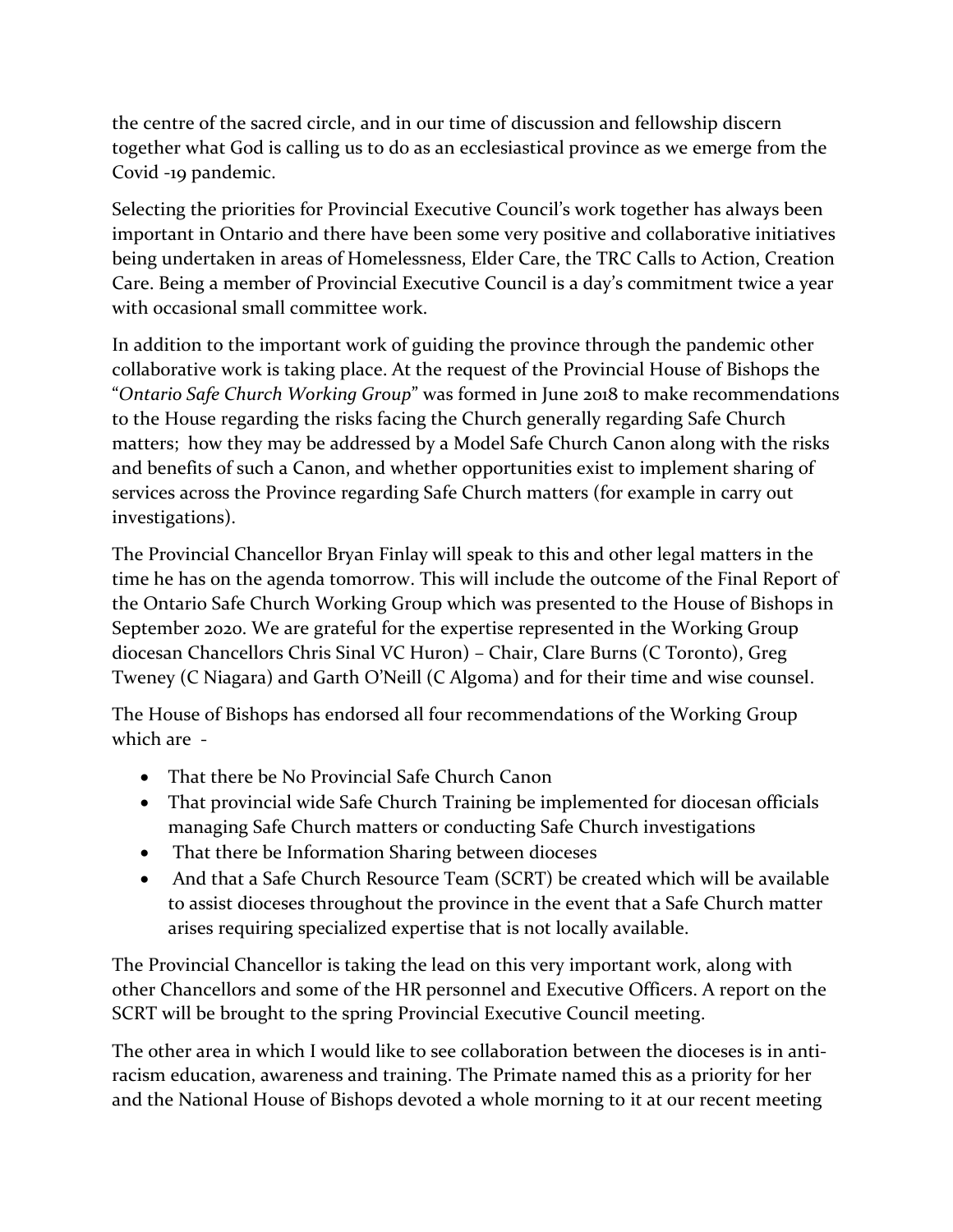in Niagara Falls. We heard from dioceses around the country who have already implemented or are engaged in anti racism training workshops, including three within the province of Ontario, with other dioceses in the early stages of this work. It would be really helpful for the dioceses who do not have the capacity or resources to lead their own programs to use resources developed by other dioceses.

We are fortunate in the province to have Secretariat members who act as liaison for each of the three political Parties at Queen's Park to advise me, the House of Bishops, and the Provincial Synod on matters relating to the Ontario provincial government. As the Executive Officer Archdeacon Harry Huskins notes in his report on Government Relations, the Secretariat, "keeps the Church informed of governmental matters and issues of emerging importance and they advocate the policy positions taken by the Synod and the House with their political parties." I am grateful to Donna Cansfield (Liberal Party), Terence Young (Conservative Party) and David Krause (the New Democratic Party) for their generosity of time and expertise over the years.

### **The Ontario House of Bishops**

I am thankful more than I can ever properly express for the *koinonia* of my colleagues in the Ontario House of Bishops who have shared with me in witnessing to the gospel of our Lord Jesus Christ, and for the prayerful and practical support they have offered from the day of my election as Metropolitan for Ontario until now.

Bishop Andrew Asbil – Diocese of Toronto Bishop Kevin Robertson – Diocese of Toronto Bishop Riscylla Walsh – Shaw - Diocese of Toronto Bishop Shane Parker – Diocese of Ottawa Bishop Michael Oulton – Diocese of Ontario Bishop Susan Bell – Diocese of Niagara Bishop Todd Townshend – Bishop of Huron Archbishop Fred Hiltz – Assisting Bishop of Moosonee.

Here is a photo journal of some of our activities from the last Provincial Synod in Ottawa until now. There have been several changes to the Ontario House since the last Provincial Synod through retirements or changes to their ministry.

Archbishop Colin Johnson, Metropolitan and Archbishop of Toronto and Moosonee retired at the end of 2018.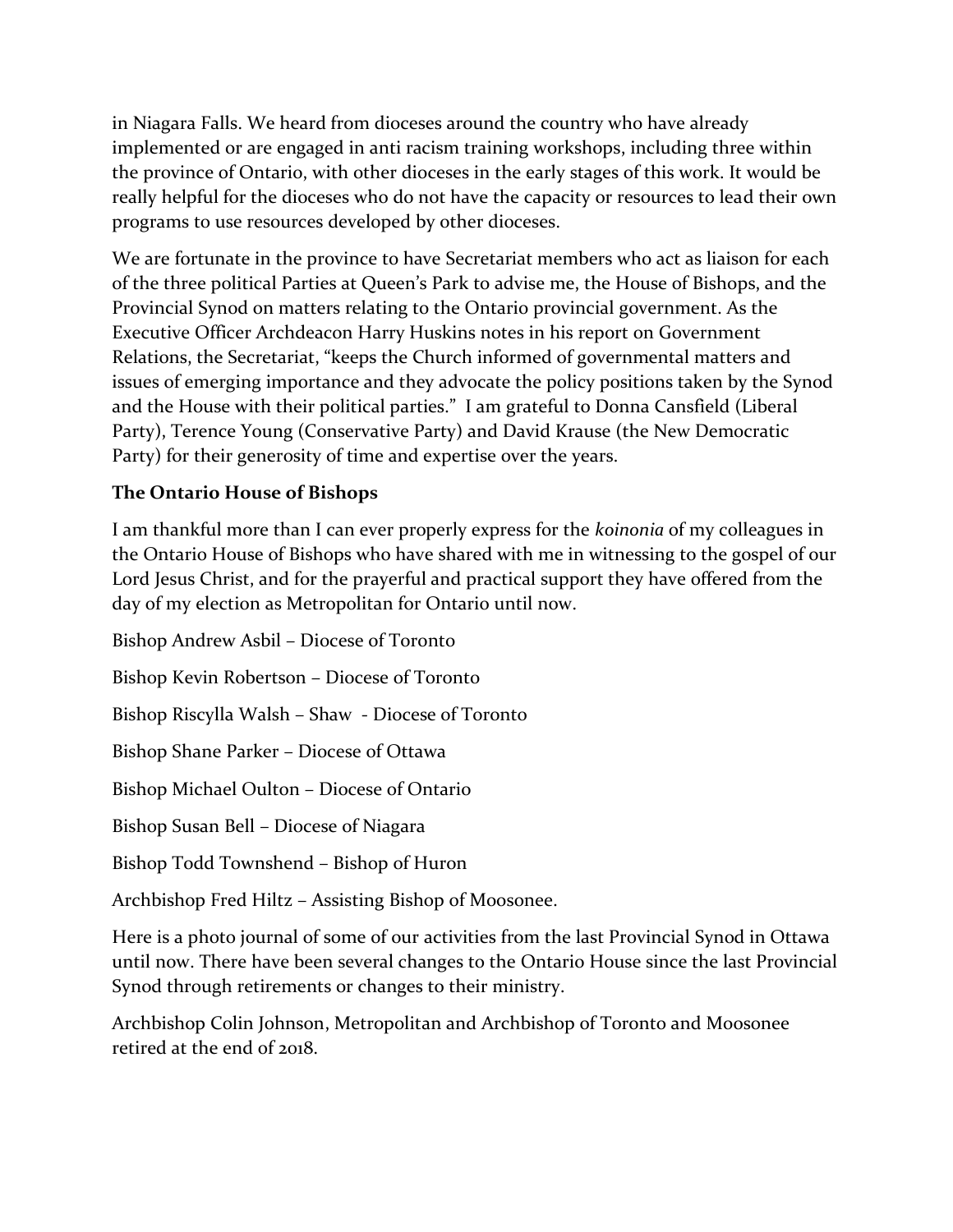Bishop Andrew Asbil was installed as the 12th Bishop of Toronto on 13<sup>th</sup> January, 2019 at St. James Cathedral.

In July 2019 Bishop Linda Nicholls was elected Primate of Canada and Todd Townshend was elected the 14<sup>th</sup> Bishop of Huron on October 26th of that year. The service consecration on January  $25<sup>th</sup>$ , 2020 was the last time the Ontario House of Bishops gathered together for an in person celebration of consecration.

Bishop Tom Corston, Assistant Bishop of Moosonee retired in May 2019. I invited Archbishop Fred Hiltz, former Primate of Canada to be the Assisting Bishop.

Archbishop Fred Hiltz accepted my invitation to be the Assisting Bishop of Moosonee in January 2020 and is leading that diocese through a 'Season of Discernment' about the shape of episcopal leadership and the future of ministry.

Bishop John Chapman (Ottawa) announced his retirement and on March 14<sup>th</sup> 2020 Shane Parker was elected the 10<sup>th</sup> Bishop of Ottawa. His consecration, livestreamed with the bare minimum of participants in Christ Church Cathedral, was filled with the Spirit as we experienced the presence of the prayers of the wider church and knew that we were in the great company of the heavenly hosts.

In July 2020 Bishop Peter Fenty retired as Suffragen Bishop of the York- Simcoe Area of Toronto and in March 2021 Bishop Jenny Andison accepted a new charge of being the Incumbent of St. Paul's Bloor Street.

Sadly, one of our beloved bishops, The Right Reverend Michael Bedford Jones died in April 2018. He served as Suffragan Bishop of Toronto from 1994 until 2008 as Area Bishop of York Scarborough and then Trent Durham. May he rest in peace and rise with Christ in glory.

Our 'House' has always enjoyed collegial working relationships and the best fellowship. We wanted to honour all of our colleagues who were leaving and had several online parties to give thanks for their ministries and to 'toast and roast them'.

In closing….

On behalf of the entire Province I would like to express my deepest gratitude to Jean Bedard for his faithful ministry as Provincial Chancellor from 2016 until this year. Jean is joining us for this portion of the Synod so that he can hear these words of thanks. In addition to attending Provincial Synod, Executive Council and the consecration of bishops in the province the Provincial Chancellor is there to advise the Metropolitan and Executive Council.

Like so many diocesan Chancellors Jean went above and beyond what was ever expected of him in his service to Ontario, making himself available at a moment's notice when needed. Jean, as many of you know has a brilliant mind having been blessed with the